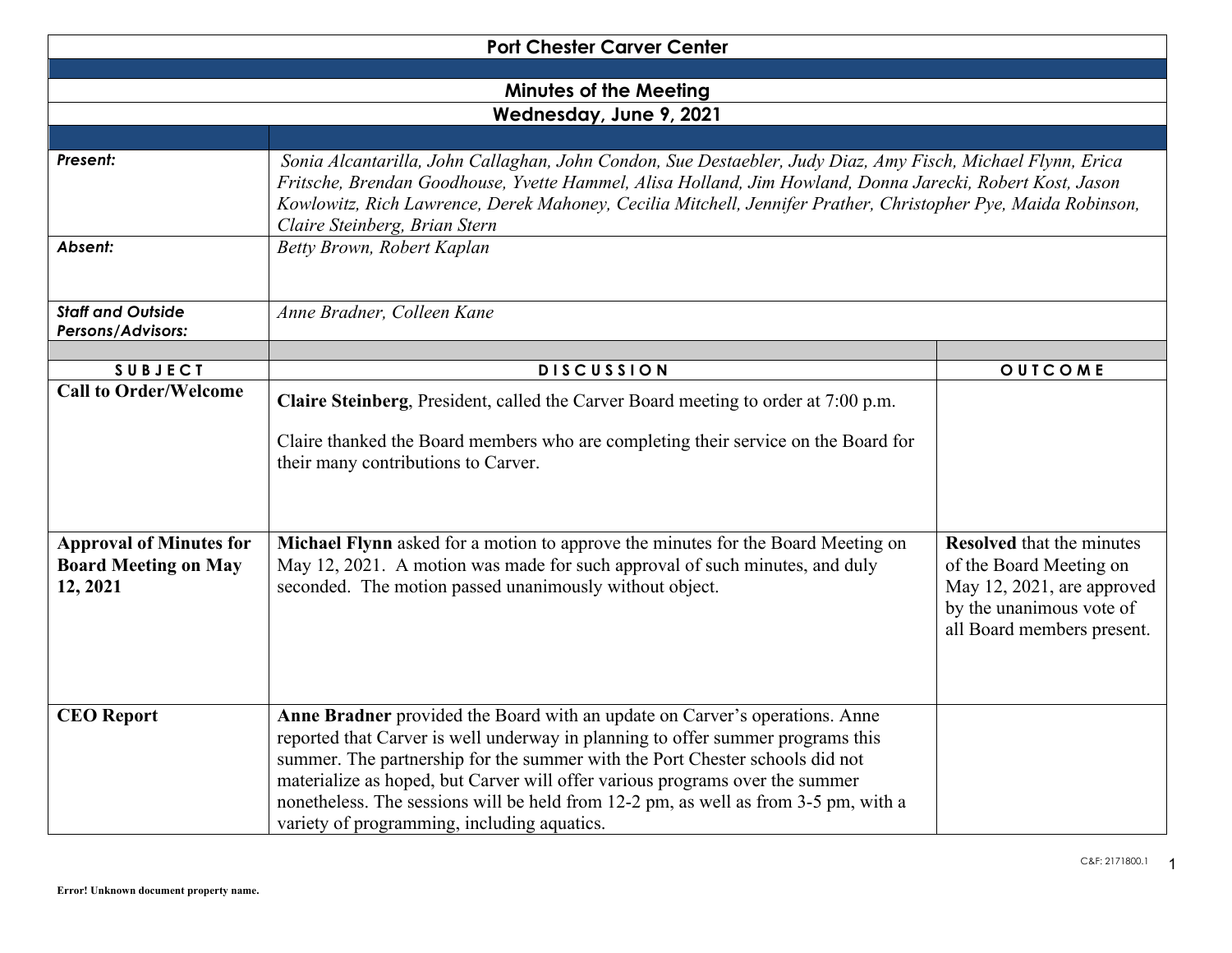|                           | Anne also reported on an opportunity Carver has to apply for community block grants<br>to assist with funding for capital needs. The application would be for federal funds that<br>come through the county. The application must be filed by June 25, 2021. The funds<br>would not be available until May 2022, but could cover up to 50% of the cost of<br>various capital repairs, with a cap of \$250K per year for a three-year period. Anne<br>outlined the process for the application, which would require Carver to fund the<br>remaining 50% of the project costs. Anne stressed that the application must be filed by<br>June $25th$ or there would be no ability to participate for another three years. She also<br>indicated that the application, once filed, can be subsequently revised. The process<br>requires a Board resolution, which Anne indicated would be circulated to the Board in<br>the near term for approval. The projects Anne is considering including the application<br>are $(1)$ the boiler: $(2)$ the fire alarm system; $(3)$ HVAC repairs; and the $(4)$ the parking<br>lot. |  |
|---------------------------|----------------------------------------------------------------------------------------------------------------------------------------------------------------------------------------------------------------------------------------------------------------------------------------------------------------------------------------------------------------------------------------------------------------------------------------------------------------------------------------------------------------------------------------------------------------------------------------------------------------------------------------------------------------------------------------------------------------------------------------------------------------------------------------------------------------------------------------------------------------------------------------------------------------------------------------------------------------------------------------------------------------------------------------------------------------------------------------------------------------------|--|
| <b>Advancement Update</b> | Colleen Kane provided the Board with an update regarding Carver's fundraising<br>activities. Colleen reported that fundraising continues to go well. Yesterday, for<br>example, Carver was awarded a finalist grant from Impact 100 of \$26K. Colleen also<br>foreshadowed for the Board that the fundraising budget for FY2021-2022 will require<br>significant effort. She is going to push LAPA with a stretch goal, which is above the<br>budget, and work with LAPA on developing key performance indicators (KPIs)<br>throughout the year. Colleen described efforts to target major donors, as well as those<br>who have given previously, but not in the last year. LAPA is also researching potential<br>donors and analyzing relationships with Board members or others. Thought is also<br>being given to smaller house party events to educate potential donors about Carver.                                                                                                                                                                                                                            |  |
|                           | Rob Kost presented a provisional budget for the Board's consideration and approval.<br>Rob referred to the written summary provided to the Board prior to the meeting. The<br>provisional budget has been approved by the Finance Committee. The reason it is<br>provisional is that a number of aspects are still in flux, and it is anticipated that there<br>will be some revisions before the final budget is approved in September.<br>Rob highlighted the fact that the provisional budget attempts to align expected<br>fundraising and programming, based on what we know now. The provisional budget is<br>essentially breakeven, but Carver is presently in a good cash position. At the moment,<br>Carver has approximately \$1 million in cash on the balance sheet. The boiler is an<br>expense that will consume some of that amount. We would also like to set aside<br>money in a reserves fund for emergencies and, if necessary, have a cushion to fund<br>any budget deficits.                                                                                                                    |  |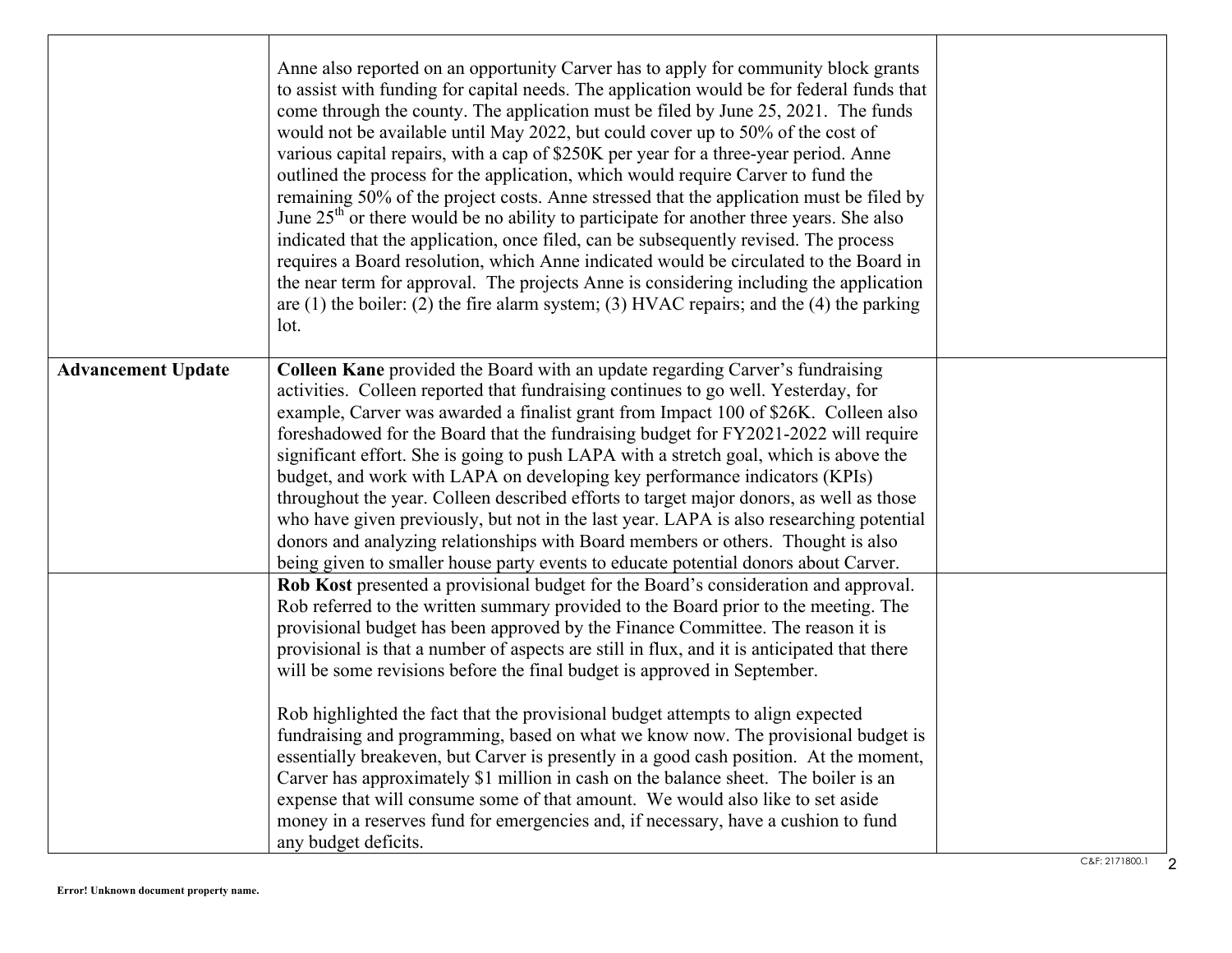|--|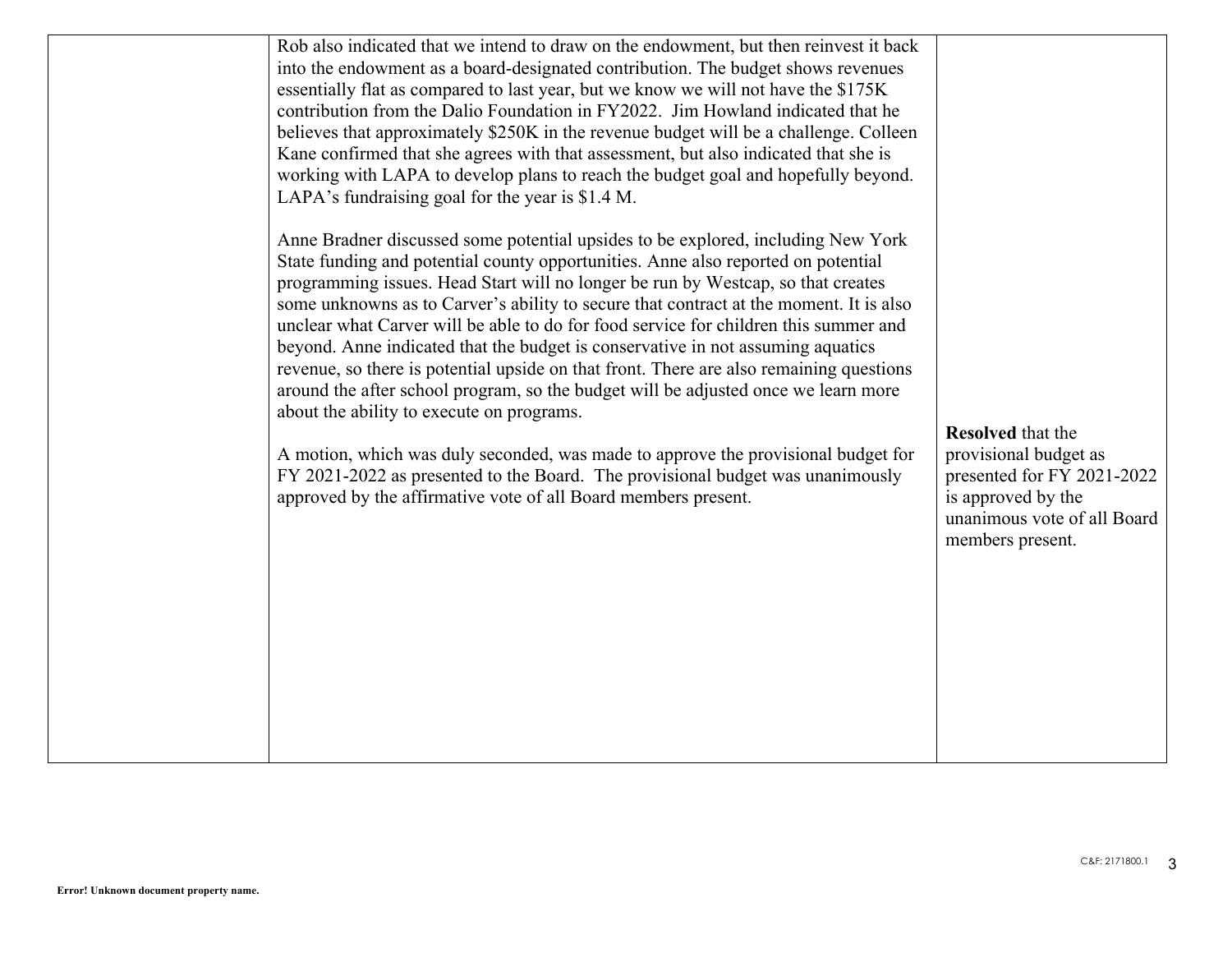| <b>Executive Session</b><br>(Part I – CEO Review<br>and Compensation<br>Package)                                        | Anne Bradner and Colleen Kane left the meeting. After they departed, Claire<br>Steinberg led a discussion of Anne's performance review. Details of that discussion<br>are not included in these minutes, but are available from Claire as necessary.<br>Claire discussed the compensation recommendation of the Executive Committee for<br>Anne for the coming year. The details are not set forth in these minutes, but again<br>available from Claire as necessary.<br>A motion, duly seconded, was made to approve the recommendation of the Executive<br>Committee regarding the compensation package for Anne for the next fiscal year, as<br>well as a discretionary bonus. The Board approved the Executive Committee's<br>recommendation by the unanimous vote of all Board members present. | <b>Resolved</b> that the Executive<br>Committee's<br>recommendation for the<br>compensation package for<br>Anne Bradner for FY 2021-<br>2022 is approved by the<br>unanimous vote of all Board<br>members present. (Details<br>as to the specifics of the<br>compensation package are<br>available from Claire<br>Steinberg, the Board<br>President). |
|-------------------------------------------------------------------------------------------------------------------------|------------------------------------------------------------------------------------------------------------------------------------------------------------------------------------------------------------------------------------------------------------------------------------------------------------------------------------------------------------------------------------------------------------------------------------------------------------------------------------------------------------------------------------------------------------------------------------------------------------------------------------------------------------------------------------------------------------------------------------------------------------------------------------------------------|-------------------------------------------------------------------------------------------------------------------------------------------------------------------------------------------------------------------------------------------------------------------------------------------------------------------------------------------------------|
| <b>Executive Session</b><br>(Part II – Approval of<br><b>Board Members and</b><br><b>Officers for FY 2021-</b><br>2022) | Michael Flynn oversaw a discussion of the slate of candidates for election and<br>reelection to the Board, as well as to Officer positions in accordance with the Ballot<br>provided to the Board in advance of the meeting.<br>A motion, duly seconded, was made to approve the candidates for the various roles as<br>provided for on the Ballot. The Board members present unanimously voted to<br>approval the Ballot in all respects.                                                                                                                                                                                                                                                                                                                                                           | <b>Resolved</b> that all of the<br>candidates presented on the<br>Ballot for election to the<br>Board, re-election to the<br>Board and as officers for<br>FY 2021-2022 are approved<br>as specified on the Ballot by<br>the unanimous vote of all<br>Board members present.                                                                           |